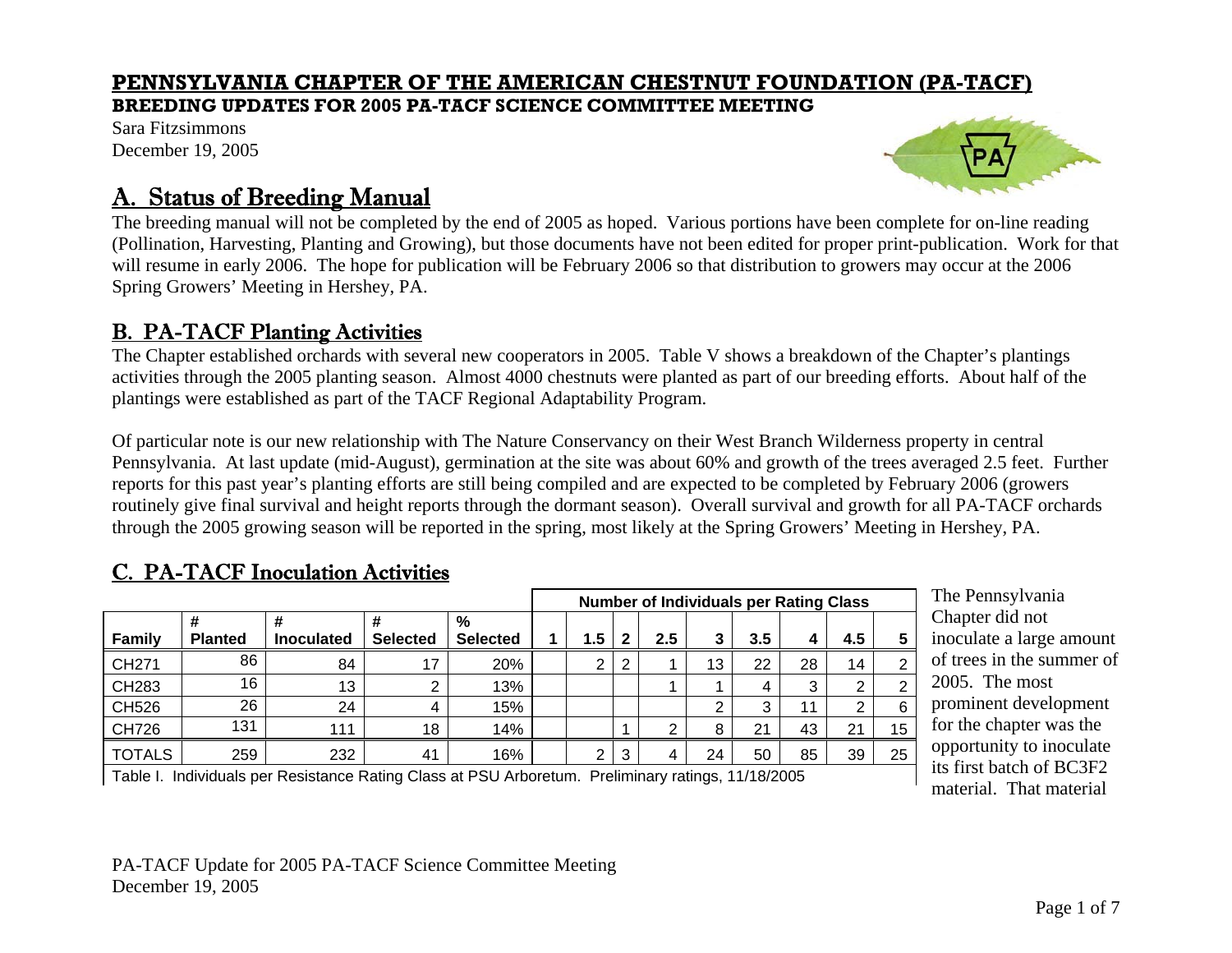represented the first lines planted at the Penn State University Arboretum. Having been planted in 2002, these lines all were produced at the TACF Meadowview Research Facilities.. In early November, canker measurements and ratings were taken in order to determine resistance classes among the families inoculated; a summary of those ratings may be found in Table 1.

| Percentages   | ΜV | <b>PA</b> | <b>MV</b><br>າ | <b>PA</b><br><u>ຼາ</u> | ΜV<br>- 3 | <b>PA</b><br>-2<br>$\overline{\phantom{a}}$ | MV<br>4 | <b>PA</b> | ΜV<br>w | РA |
|---------------|----|-----------|----------------|------------------------|-----------|---------------------------------------------|---------|-----------|---------|----|
| CH271         |    | ◠         | 10             |                        | 31        | 42                                          | 31      | 50        | 22      |    |
| CH283         |    |           |                |                        | 29        | 38                                          | 34      | 38        | 22      | 15 |
| CH526         |    | 0         | ◠<br>د         |                        | 33        | 21                                          | 39      | 54        | 25      | 25 |
| CH726         |    | O         | 4              | 3                      | 18        | 26                                          | 43      | 58        | 34      |    |
| <b>TOTALS</b> | ົ  |           | 6              | 2<br>◡                 | 25        | 32                                          | 39      | 53        | 28      |    |

Table II. Comparison of 2004 Meadowview ratings (MV\_) and 2005 Arboretum ratings (PA\_) *by Percentage of Individuals per Rating Class*

Table II shows a breakdown of comparison within rating classes between the same BC3F2 families selected at TACF's Meadowview Research Farms (2004 final ratings) and those rated at the PSU Arboretum (preliminary selections, November 2005). Canker

measurement data are still being analyzed and may be useful for further selection. Those trees that did not pass preliminary selection at the PSU Arboretum were removed on November 18, 2005.

We also inoculated at a Clapper BC3 orchard that was established in the year 2000, one that is referred to as the Riegelsville orchard. The results of the preliminary canker ratings may be found below in Table III. From these initial ratings, it appears as the the Chapter will have some appropriately resistant BC3 material to breed new lines of BC3F2s in the summer of 2006. The production of that material depends, of course, upon the proper flowering of those individuals (See Section C).

|                                                                                                                          |                                                                          |                                                                                                                                   |  | RATING (preliminary 11/11/2005) |                |     |    |     |   |     |                 |           |                |                |                               |
|--------------------------------------------------------------------------------------------------------------------------|--------------------------------------------------------------------------|-----------------------------------------------------------------------------------------------------------------------------------|--|---------------------------------|----------------|-----|----|-----|---|-----|-----------------|-----------|----------------|----------------|-------------------------------|
| <b>Cross Type</b>                                                                                                        | <b>Tree Type</b>                                                         | <b>Cross</b>                                                                                                                      |  | 1.5                             | 2 <sup>2</sup> | 2.5 | 3  | 3.5 | 4 | 4.5 | $5\phantom{.0}$ | <b>NI</b> | Grand<br>Total | <b>Planted</b> | <b>Survival %</b><br>(6/4/05) |
| Am x opAm                                                                                                                | American                                                                 | RcSo-14 x opAm                                                                                                                    |  |                                 |                |     |    |     |   |     |                 | 3         | 5              | 6              | 50%                           |
| $Chx$ op $Ch$                                                                                                            | Chinese                                                                  | CDM <sub>v</sub> x opCh                                                                                                           |  |                                 |                |     |    |     |   |     |                 | 3         | 4              | 4              | 75%                           |
| $Chx$ op $Ch$                                                                                                            | Chinese                                                                  | GM72-9 x opCh                                                                                                                     |  |                                 | $\overline{2}$ |     |    |     |   |     |                 | າ         | 5              | 5              | 60%                           |
| $Ch \times Am$                                                                                                           | F1                                                                       | KWDa x GsSc-1                                                                                                                     |  |                                 |                |     |    |     |   |     |                 | 6.        | 6              | 6              | 50%                           |
| ChxAm                                                                                                                    | F <sub>1</sub>                                                           | LeNo x TeYo                                                                                                                       |  |                                 |                |     |    |     |   |     |                 | ົ         | 3              | 5              | 20%                           |
| Ch x Am                                                                                                                  | F <sub>1</sub>                                                           | NWDa x GsSc-1                                                                                                                     |  |                                 |                |     |    |     |   |     |                 | 5.        |                |                | 43%                           |
| $Am \times B2$                                                                                                           | BC <sub>3</sub>                                                          | CCCf x WV419                                                                                                                      |  |                                 |                | 5   | 11 | 5   | 5 |     |                 | 19        | 47             | 56             | 66%                           |
| 3<br><b>BC3**</b><br>$DrCn-2 \times BE325$<br>5<br>8<br>59%<br>17<br>91<br>95<br>$Am \times B2$<br>44<br>14 <sub>1</sub> |                                                                          |                                                                                                                                   |  |                                 |                |     |    |     |   |     |                 |           |                |                |                               |
|                                                                                                                          | ** Potentially contaminated lot. Control seed were found in control bag. |                                                                                                                                   |  |                                 |                |     |    |     |   |     |                 |           |                |                |                               |
|                                                                                                                          |                                                                          | Table III. Preliminary Ratings from inoculated trees at Riegelsville orchard. Inoculated June 4, 2005. Ratings November 11, 2005. |  |                                 |                |     |    |     |   |     |                 |           |                |                |                               |

Also, the one remaining survivor from a 1994 planting of Douglas source BC1 trees at Tuscarora State Park in Barnesville, PA was inoculated in June of 2005. That tree has so far exhibited above average resistant for a backcross tree. PA-TACF volunteer Joe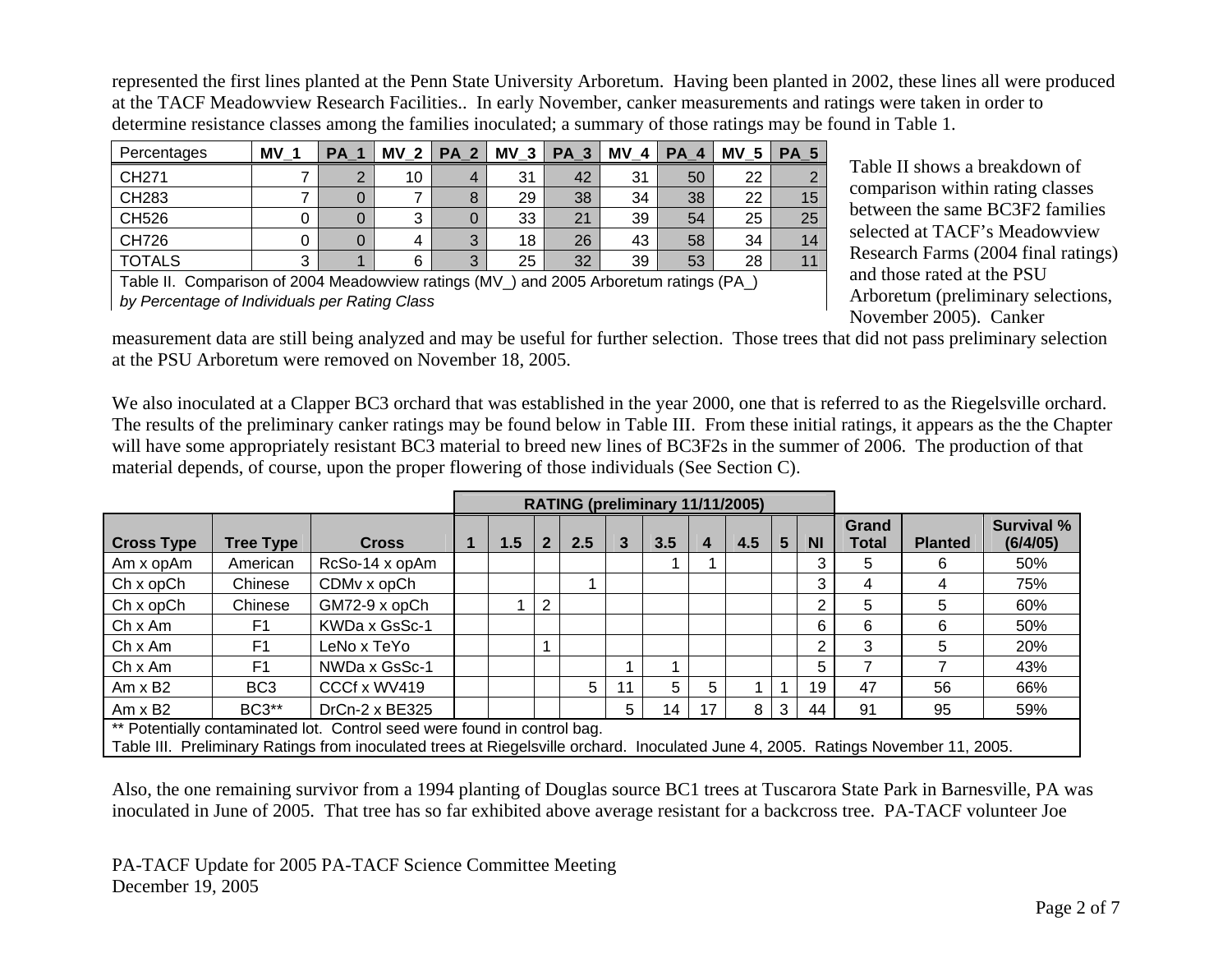Lankalis has taken over management of that orchard and for the past two years has been breeding BC2 progeny on that tree. His efforts will continue next year.

| TABLE IV. PA-TACF Orchards to be inoculated in 2006 |     |            |                             |                                                                           | Many of the     |
|-----------------------------------------------------|-----|------------|-----------------------------|---------------------------------------------------------------------------|-----------------|
| Year Planted                                        | Age | Resistance | Orchard                     | Comments why waited past 5 years to Inoc                                  | more recentl    |
| 1997                                                | 9   | Clapper    | <b>Longwood Gardens</b>     | Poor soil conditions; Moved                                               | established     |
| 1997                                                | 9   | Clapper    | Longwood Gardens            | Poor soil conditions; Moved                                               | orchards are    |
| 1999                                                |     | Clapper    | <b>Beech Creek</b>          | Climate; soil conditions                                                  | about 2 years   |
| 1999                                                |     | Clapper    | Longwood Gardens            | Soil conditions                                                           | behind their    |
| 2000                                                | 6   | Clapper    | <b>Brogue</b>               | Deer browse                                                               | scheduled tir   |
| 2000                                                | 6   | Clapper    | Codorus                     | Wanted more growth.                                                       | for inoculation |
| 2000                                                | 6   | Clapper    | <b>Kuhns</b>                | Herbicide damage, 5x5 spacing, no<br>fertilization *** Ice storm damage?? | In most cases   |
| 2000                                                | 6   | Clapper    | Ober                        | Climate, little fertilization                                             | this has to do  |
| 2000                                                | 6   | Clapper    | <b>Red Clav</b>             | Tubes, no fertilization                                                   | with lack of    |
| 2000                                                | 6   | Clapper    | Thorpewood                  | Soil conditions (too basic)                                               | fertilization   |
| 1999                                                | 8   | Graves     | Moshannon                   | Climate, tubes                                                            | poor soil       |
| 1995                                                | 11  | Douglas    | <b>Allegheny Nat Forest</b> | No previous working plan for orchard                                      | conditions.     |

tly orchards are rs behind their ime ion. es, this has to do with lack of or Deer control

problems have hindered the growth at at least two locations planted previous to the year 2000. Table IV shows a listing of PA-TACF orchards that should be inoculated in 2006. Further analysis of these plans will take place in the spring to determine final scheduling of the inoculation events.

# D. PA-TACF Pollination and Harvest Activities

In general, our pollination season went fine. Harvests were generally disappointing (Table VII). We've finally had major pollinations take place in the northern tier and western parts of the state. F1 production is on track, and we should have new F1 orchards in at least 5 formerly un-represented counties, including Berks, Mercer, Beaver, Perry, and Philadelphia. Having reached into these new areas, the hope for next year's pollinations is to further expand into other under-represented counties in, especially, the northern tier and western areas of the state.

From most reports during the 2005 TACF Annual Meeting in Lexington, KY, it appears as though many chapters' harvests were less than stellar. Many controlled pollinations seem to have failed due to poor rainfall in many areas of the eastern US.

Other points of interest are that are our best selections from the 2004 crop of inoculations did not flower this year. This is continuing the trend of our past inoculated orchards. Such a delay in flowering is setting back our timing for planting new BC3F2 lines in the Arboretum at Penn State. The new BC3F2 line pollination attempted failed (GR97 x AB185), most likely because pollen was held up due to a shipping error, and which caused pollen to sit in the Hummelstown post office for a couple of days.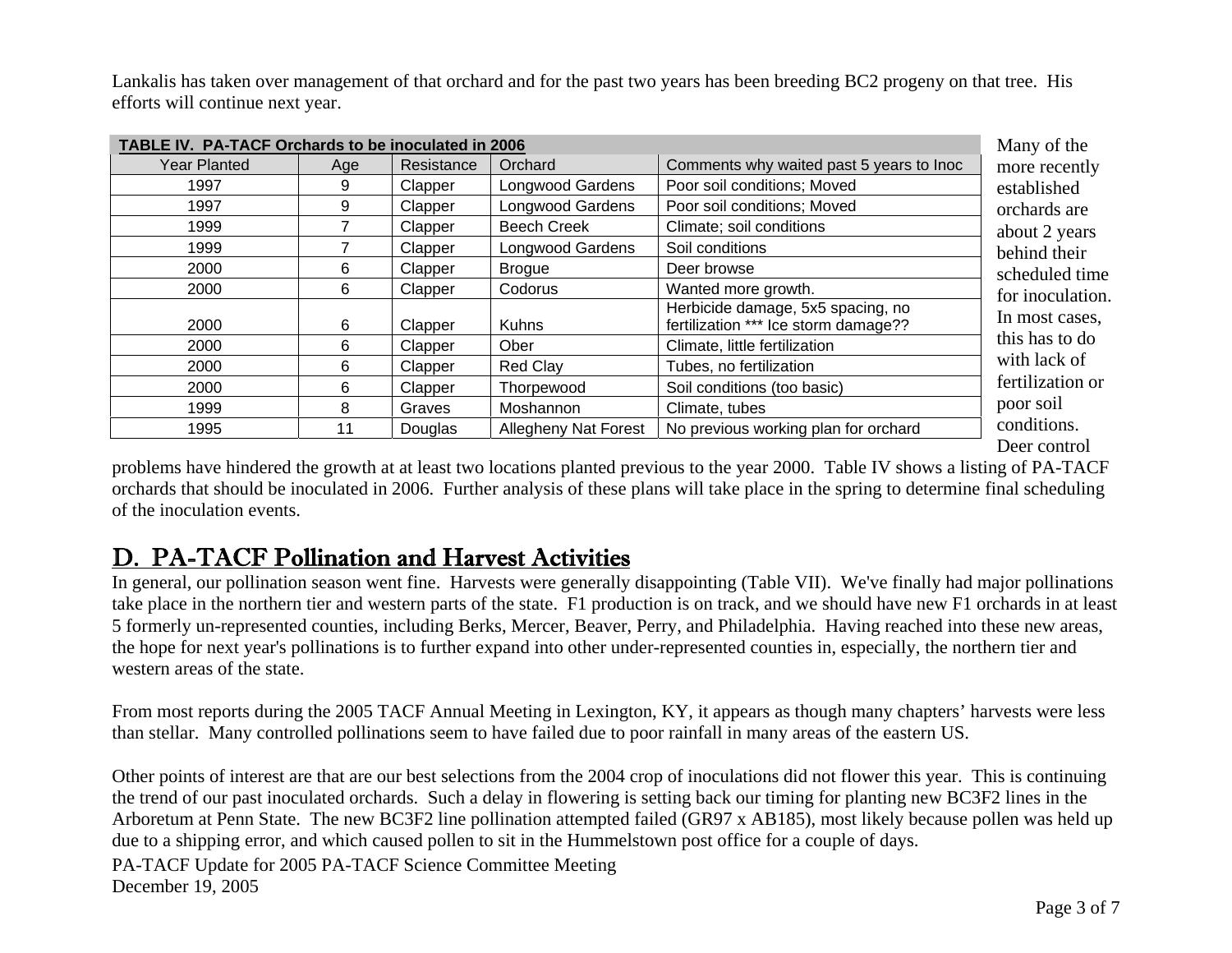TACF Staff Pathologist Dr. Fred Hebard at Meadowview recommends increasing amounts of phosphorous onto backcross orchards in order to induce earlier flowering. One of our 2000 Clapper B3 orchards that is to be inoculated in the summer of 2006, the Codorus State Park orchard, has heeded that advice and applied large amounts of phosphorous to the backcross trees this summer.

|                   | <b>Seed</b>    |                          |                |
|-------------------|----------------|--------------------------|----------------|
| <b>Resistance</b> | Type           | <b>Farm Name</b>         | County         |
|                   |                | <b>Blooming Grove</b>    |                |
| Clapper           | BC3/BC4        | Hunt Club                | Pike           |
| Clapper/Graves    | BC3F2          | <b>Rutgers Hort</b>      | Middlesex (NJ) |
| <b>CMS</b>        | F1             | Hartlieb                 | <b>Berks</b>   |
| <b>CMS</b>        | F1             | <b>Schuylkill Center</b> | Philadelphia   |
|                   |                | Sewickley                |                |
| CMS               | F1             | Heights                  | Allegheny      |
| <b>CMS</b>        | F1             | Longacre                 | Perry          |
| <b>CMS</b>        | F <sub>1</sub> | <b>Beagle Club</b>       | Mercer         |

# E. PA-TACF Schedule 2006 Plantings

Table V. New orchards to be established in 2006 as part of PA-TACF's breeding efforts.

Several new plantings will be established as part of PA-TACF's breeding efforts in 2006. Those orchards of particular not e may be found in Table V.

Other seed will be used either as replacement seed in orchards established in 2005 or will be used toward various experimental orchards. Of particular note will be up to two Chinese chestnut orchards that will be established as part of Dr. John Carlson's efforts to quantify resistance of Chinese chestnuts at the molecular level. Trees will be grown for approximately 3 years, inoculated, measured/rated, and then rogued.

PA-TACF also has a new cooperator, Derek Pritts of Lancaster Co., keenly interested in the propagation of Large-Surviving Americans

(LSA's) and "timber-type hybrids". Having procured stock of the latter type from Greg Miller in Ohio, the grower has expressed an interest to participate in TACF's  $F<sup>3</sup>$  Timber Type Program.

# F. Update Regarding TACF's National Science Foundation Grant Proposal

TACF is seeking substantial funding for many programs both within the organization and with cooperating members such as SUNY-ESF (bioengineering). As part of the more than \$2 million proposal to NSF, PA-TACF may procure approximately \$6500 over the next 4 years to collect and/or grow germplasm toward efforts to 1) isolate resistance genes in the Graves source of resistance (whose Chinese parent is the none variety Mahogany) and 2) map resistance genes in bulked populations of various sources of Chinese resistance using large numbers of BC1 progeny from the Chapter's CMS program.

Originally, the Chapter was called upon to deliver 10,000 trees as part of objective 2 above. During discussions prior to application for the grant, that number was decreased to 1,000. PA-TACF's participation in these objectives will not detract from its long-term breeding goals.

Final notification for grant approval should be received by April 2006.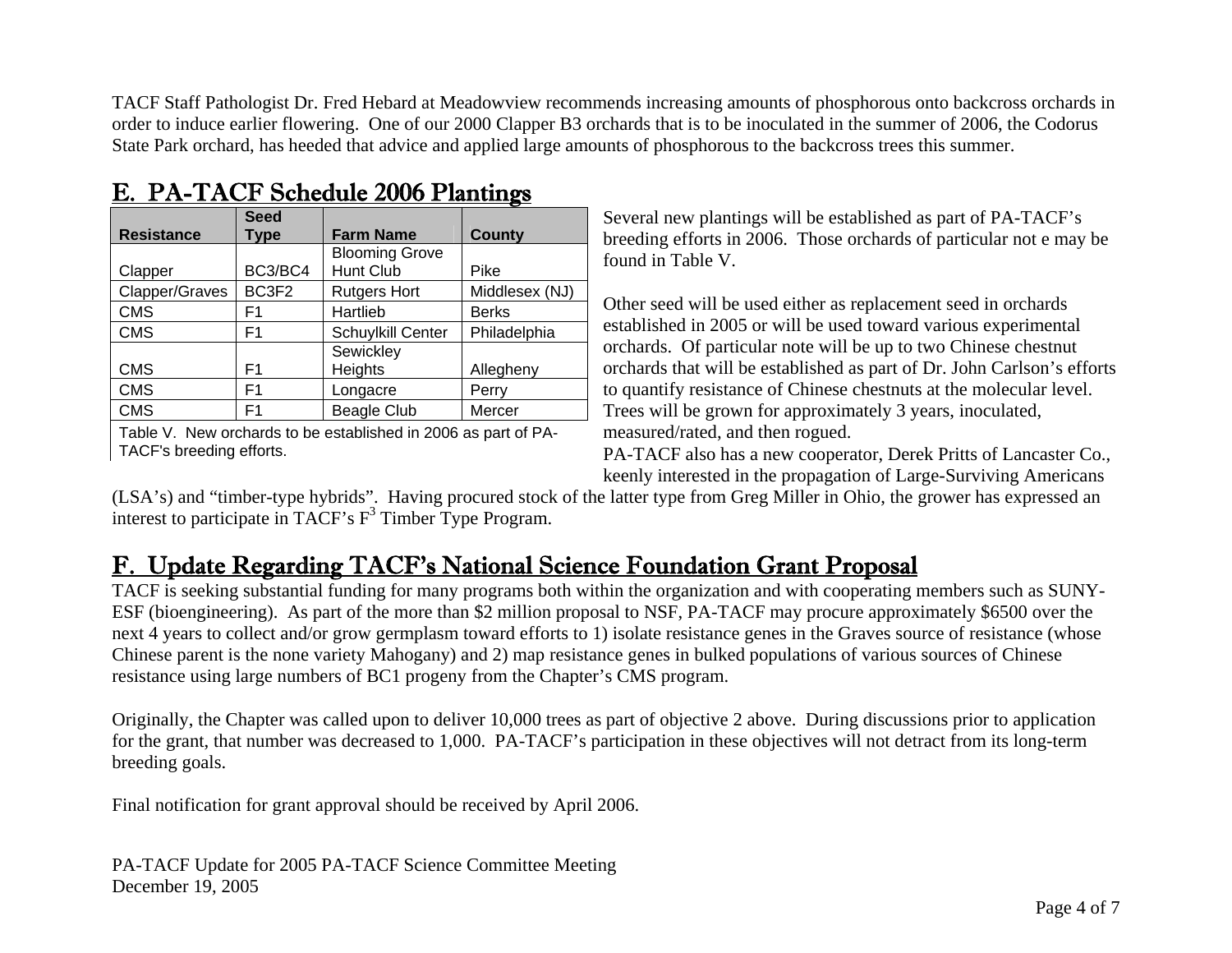| <b>Orchard</b><br><b>Type</b> | <b>Resistance</b> | <b>County</b>  | <b>Name</b>                    | <b>Amount</b> | <b>Comments</b>                                                                                |
|-------------------------------|-------------------|----------------|--------------------------------|---------------|------------------------------------------------------------------------------------------------|
| BC3F2                         | Clapper           | Center         | Arboretum                      | 576           | Great germination and growth.                                                                  |
| BC3F2                         | Clapper           | Northumberland | Carbaugh                       | 431           | Great germination and growth.                                                                  |
| BC3F2                         | Clapper           | Somerset       | <b>Reels Corner</b>            | 293           | interplanted amongst B3s                                                                       |
| BC3F2                         | Clapper           | Center         | Greenhouse                     | 450           | microinoculation experiments; had significant spider mite<br>problems. Will retry next year.   |
| BC <sub>3</sub>               | Graves            | Clinton        | <b>TNC/West Branch</b>         | 236           | Planting with The Nature Conservancy                                                           |
| BC <sub>3</sub>               | Graves            | Schuylkill     | Pine Grove                     | 206           |                                                                                                |
| BC <sub>3</sub>               | Graves            |                | still in greenhouse            | 40            | use as replants in TNC/Pine Grove; lost 75% to mites.                                          |
| BC <sub>3</sub>               | Clapper           | Jefferson      | Smith                          | 364           |                                                                                                |
| BC <sub>3</sub>               | Clapper/Graves    | Snyder         | Middleburg                     |               | Chandis' experiments; forest plantings                                                         |
| BC <sub>2</sub>               | Douglas           | Schuylkill     | <b>Tuscarora State</b><br>Park | 12            | Stock from Douglas B1; resurrected planting.                                                   |
| BC <sub>2</sub>               | Douglas           | Mercer         | Hissom                         | 35            |                                                                                                |
| BC <sub>2</sub>               | Douglas           | <b>Bucks</b>   | Heritage<br>Conservancy        |               |                                                                                                |
| F <sub>1</sub>                | Various           | Perry          | Longacre                       | 40            | old American planting; new to F1 plantings                                                     |
| F1                            | Various           | McKean         | Kane                           | 24            | replants                                                                                       |
| F1                            | Various           | Cumberland     | Tumblin                        | 141           | Some transplantation problems; will replant in 2006.                                           |
| F <sub>1</sub>                | Various           | Morris, NJ     | Schooley's<br>Mountain         | 80            | water problems? Seedlings for Carlson                                                          |
| F <sub>1</sub>                | Various           | Morris, NJ     | Camp Mack                      | 58            |                                                                                                |
| F <sub>1</sub>                | Various           | Lancaster      | <b>Reed Run</b>                | 117           | replanting                                                                                     |
| F <sub>1</sub>                | Various           | Schuylkill     | Air Products                   | 54            | no survival report; to visit on way to CT in November.                                         |
| F <sub>1</sub>                | Various           | <b>Bucks</b>   | Pennsbury HS                   | 96            | seedlings; to plant next year; Bucks/Somerset material                                         |
| F1                            | Various           | Forest         | Campbell                       | 35            | Replants                                                                                       |
| F1                            | Various           | Lancaster      | Camp Mack                      | 58            | Replants                                                                                       |
| F1                            | Various           | Adams          | Yohe                           | 46            | Replants                                                                                       |
| BC <sub>1</sub>               | Leffel North      | Centre         | Penn Nursery                   | 205           | ????                                                                                           |
| American                      |                   | Tioga          | Montague                       | 63            | Replanting                                                                                     |
| American                      |                   | Mercer, NJ     | Mercer                         | 35            | Don't think this one got off the ground:                                                       |
| American                      |                   | Centre         | Stone Valley/XSP               | 80            | LSA cross for Carlson. 50% germination. Some in<br>greenhouse; most destroyed by spider mites. |
| American                      |                   | Chester        | WestTown                       | 40            | Replants --- some good LSA crosses. Great care!                                                |
|                               |                   |                | <b>Totals</b>                  | 3815          |                                                                                                |

Table VI. Seed/Seedlings planted in 2005 as part of PA-TACFs breeding efforts.

Table VII. PA-TACF Pollinations and Harvest counts during the 2005 Season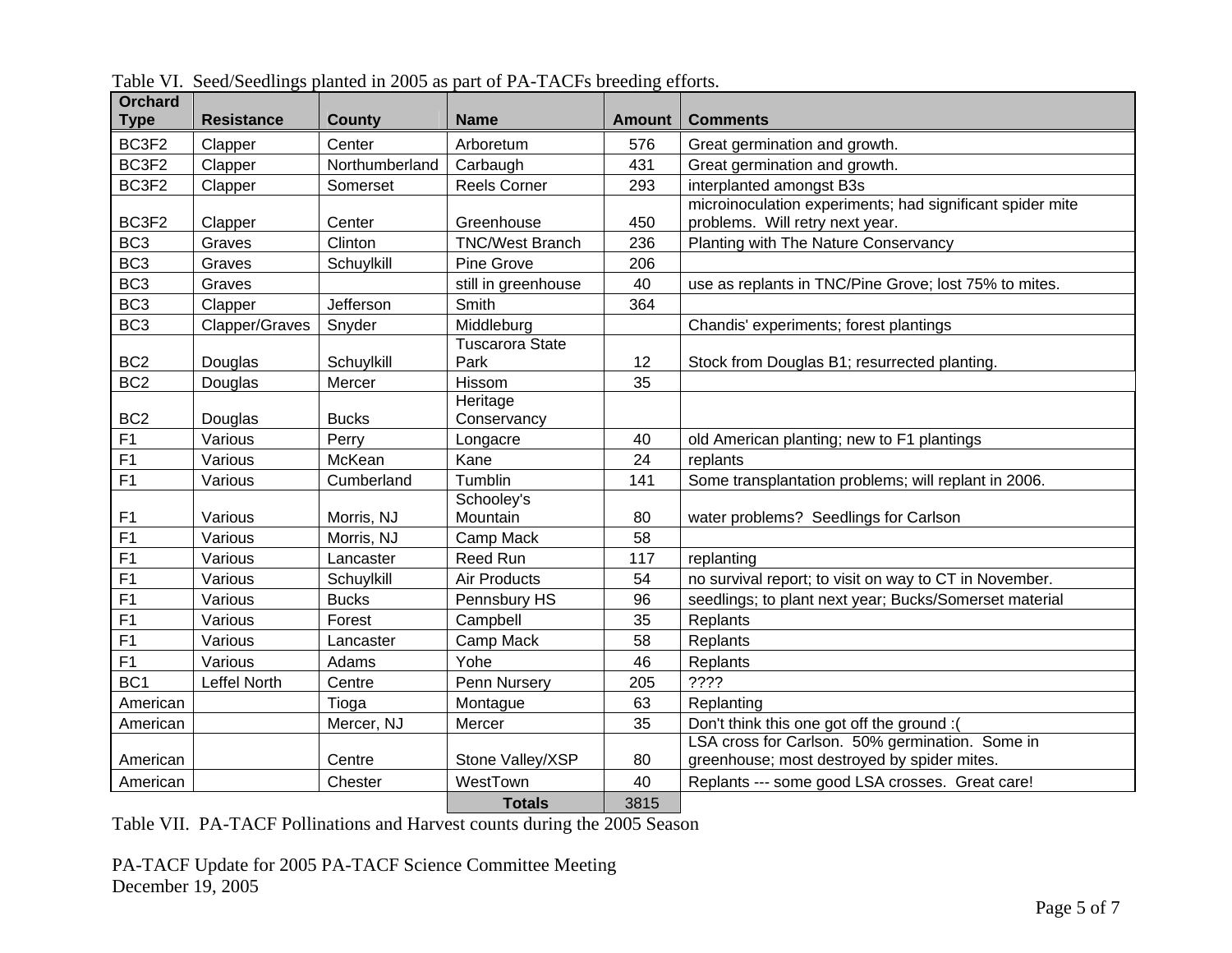| <b>County</b>                 | <b>Type</b>                        | <b>Meadowview Line</b> | <b>Bags</b><br><b>Pollinated</b> | <b>Final Harvest</b> | <b>Comments</b>                                                                                                              |
|-------------------------------|------------------------------------|------------------------|----------------------------------|----------------------|------------------------------------------------------------------------------------------------------------------------------|
| Dauphin                       | Clapper B3F2                       | GR97, AB185            | 52                               | 0                    | Pollen bad??? AB185 from RC; PO prob's                                                                                       |
| Northumberland                | Clapper B3F2                       | CL287, GR210           | 117                              | 35                   | Always have had poor seed sets here                                                                                          |
| Somerset                      | Clapper B3F2                       | CL287, GR210           | 78                               | 226                  |                                                                                                                              |
| York                          | Clapper B3F2                       | CL287, GR210           | 100                              | N/A                  | Much contamination of seed lots                                                                                              |
| Dauphin                       | Clapper/Graves<br>B <sub>3F2</sub> | CL287, GR210   GR137   | 100                              | 100                  |                                                                                                                              |
| Pike                          | Clapper BC                         | GL104                  | 55                               | 126                  | To be planted at Blooming Grove/ new B3                                                                                      |
| Pike                          | Clapper BC                         | <b>CH34</b>            | 63                               | 56                   | To be planted at Blooming Grove/ new B3                                                                                      |
| Tioga                         | Clapper BC                         | GL367                  | 100                              | Bagging too<br>late  | Will use for distribution as American seed                                                                                   |
| Warren                        | Clapper BC                         | CH271                  | 63                               | 17                   | Pollen bad?? Had reports of poor set in<br>South with same pollen.                                                           |
|                               | <b>Clapper BC totals</b>           |                        |                                  | 199                  |                                                                                                                              |
| <b>Beaver</b>                 | Graves BC                          | <b>BG125</b>           | 45                               | 75                   |                                                                                                                              |
| Somerset                      | Graves BC                          | <b>TM616</b>           | 46                               | 265                  | Will use for replacements in 2005 orchards                                                                                   |
|                               | <b>GRAVES BC total</b>             |                        |                                  | 75                   |                                                                                                                              |
| Mercer                        | Douglas B2                         | Douglas1A              | 36                               | 10                   | Will start a Douglas B2 orchard, potentially                                                                                 |
| Perry                         | Douglas B2                         | Douglas1A              | 84                               | 184                  | with new TNC cooperator.                                                                                                     |
| Schuylkill                    | Douglas B2                         | Douglas1A              | N/A                              | N/A                  | Planted at Tuscarora State Park orchard                                                                                      |
|                               | Douglas B2 totals                  |                        |                                  | 194                  |                                                                                                                              |
| <b>NEW JERSEY</b>             | F <sub>1</sub>                     | N/A                    | 18                               | 10                   | Will probably go to Mount Paul orchard.                                                                                      |
|                               |                                    |                        |                                  |                      | 1. Some to Sewickley Heights (resurrected<br>American planting in Allegheny Co.)<br>2. Will find home for rest, hopefully in |
| <b>Beaver</b><br><b>Bucks</b> | F <sub>1</sub><br>F1               | N/A<br>N/A             | 45<br>$\overline{26}$            | 93<br>$\overline{9}$ | Beaver or Armstrong Co's.<br>To Hartlieb orchard (Berks)                                                                     |
| Center                        | F1                                 | N/A                    | 34                               | 10                   | Checks                                                                                                                       |
|                               |                                    |                        |                                  |                      | Great Chinese line; will be used at various                                                                                  |
| Dauphin                       | F <sub>1</sub>                     | N/A                    | 38                               | 100                  | CMS F1 orchards                                                                                                              |
| Lycoming                      | F1                                 | N/A                    | $\boldsymbol{9}$                 | 10                   | Checks                                                                                                                       |
| Mercer                        | F1                                 | N/A                    | 10                               | 20                   | Should go to Beagle Club orchard (Mercer)                                                                                    |
| Montgomery                    | F1                                 | N/A                    | 42                               | 60                   | 1. Should all go to Schuylkill Center orchard<br>(Philadelphia).<br>2. Some may go to Hartlieb orchard (Berks)               |
|                               |                                    |                        |                                  |                      | 1. Some to Schuylkill Center orchard.                                                                                        |
| Delaware                      | F1                                 | N/A                    | 0                                | 100                  | 2. Some to Hartlieb orchard                                                                                                  |
| Perry                         | F1                                 | N/A                    | 45                               | 17                   | To Longacre American orchard, Perry Co.                                                                                      |
| Snyder                        | F1                                 | N/A                    | 8                                | 17                   | Great Chinese line; Chandis decides                                                                                          |